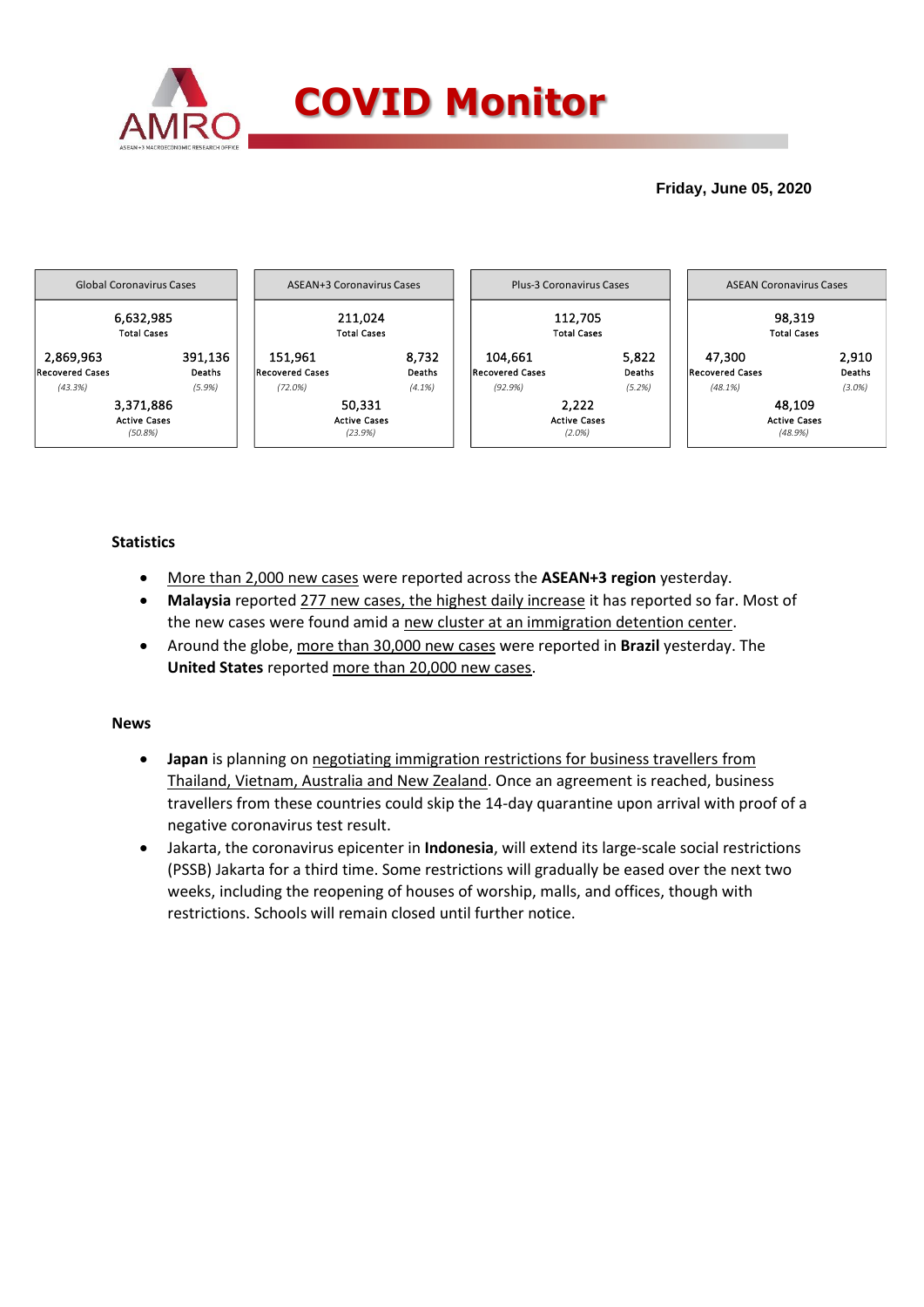

#### Overview of Confirmed COVID-19 Cases

| Economy<br>$(7$ -day avg) <sup>1</sup><br><b>Deaths</b><br><b>Deaths</b><br>Cases<br>Population<br>Cases<br>per 1M Pop.<br>Cases<br>Cases<br>Global<br>6,632,985<br>124,350<br>$-6,047$<br>391,136<br>1.9<br>5,189 | Rate (%)<br>5.9<br>4.1<br>5.2 | Recovered<br>2,869,963 | Rate $(%)2$<br>43.3      |
|--------------------------------------------------------------------------------------------------------------------------------------------------------------------------------------------------------------------|-------------------------------|------------------------|--------------------------|
|                                                                                                                                                                                                                    |                               |                        |                          |
|                                                                                                                                                                                                                    |                               |                        |                          |
| ASEAN+3<br>211,024<br>2,127<br>$-42$<br>1.0<br>8,732<br>39                                                                                                                                                         |                               | 151,961                | 72.0                     |
| 94<br>Plus-3<br>112,705<br>24<br>0.1<br>5,822<br>6                                                                                                                                                                 |                               | 104,661                | 92.9                     |
| 98,319<br>2,033<br>$-66$<br>2,910<br>33<br><b>ASEAN</b><br>2.1                                                                                                                                                     | 3.0                           | 47,300                 | 48.1                     |
|                                                                                                                                                                                                                    |                               |                        |                          |
| 83,027<br>5<br>4,634<br>China<br>59<br>0.0<br>4<br>0.0<br>$\mathbf 0$                                                                                                                                              | 5.6                           | 78,328                 | 94.3                     |
| Hong Kong, China<br>1,099<br>6<br>0.8<br>6<br>$\pmb{0}$<br>144<br>0.5<br>4                                                                                                                                         | 0.4                           | 1,042                  | 94.8                     |
| 16,911<br>0.3<br>14<br>0.3<br>6<br>134<br>44<br>911<br>Japan                                                                                                                                                       | 5.4                           | 14,785                 | 87.4                     |
| 224<br>39<br>0.7<br>0<br>0.3<br>273<br>0<br>11,668<br>Korea                                                                                                                                                        | 2.3                           | 10,506                 | 90.0                     |
| 28,818<br>585<br>2.2<br>-99                                                                                                                                                                                        |                               |                        | 30.9                     |
| Indonesia<br>107<br>2.1<br>1,721<br>23                                                                                                                                                                             | 6.0                           | 8,892                  |                          |
| $\pmb{0}$<br>8,247<br>277<br>8.3<br>3.5<br>Malaysia<br>248<br>184<br>115<br>5.8                                                                                                                                    | 1.4                           | 6,559                  | 79.5                     |
| 20,382<br>185<br>634<br>$-117$<br>3.2<br>984<br>10<br>Philippines<br>90.7<br>$\pmb{0}$<br>517<br>$-52$                                                                                                             | 4.8<br>0.1                    | 4,248                  | 20.8<br>64.7             |
| Singapore<br>36,922<br>6,475<br>24<br>1.4<br>3,101<br>46<br>17<br>0.2<br>16<br>0.6<br>58<br>$\pmb{0}$<br>Thailand                                                                                                  | 1.9                           | 23,904<br>2,968        | 95.7                     |
|                                                                                                                                                                                                                    |                               |                        |                          |
| 313<br>$\pmb{0}$<br>0.0<br>0<br>$\overline{2}$<br>$\mathbf 0$<br>Brunei Darussalam<br>141<br>0.0                                                                                                                   | 1.4                           | 138                    | 97.9                     |
| Cambodia<br>125<br>$\overline{7}$<br>0.0<br>0.0<br>0<br>$\pmb{0}$<br>0<br>0                                                                                                                                        | 0.0                           | 123                    | 98.4                     |
| м<br>$\overline{3}$<br>Lao PDR<br>19<br>0<br>0.0<br>0<br>0.0<br>0<br>$\pmb{0}$                                                                                                                                     | 0.0                           | 18                     | 94.7                     |
| 236<br>4<br>0.1<br>$\overline{2}$<br>1.3<br>$\mathbf 0$<br>Myanmar<br>3<br>6<br>w                                                                                                                                  | 2.5                           | 148                    | 62.7                     |
| 328<br>$\overline{3}$<br>0<br>0.0<br>0<br>0.0<br>$\Omega$<br>$\Omega$<br>Vietnam                                                                                                                                   | 0.0                           | 302                    | 92.1                     |
|                                                                                                                                                                                                                    |                               |                        |                          |
| 82<br>12<br>0.1<br>Belgium<br>58,767<br>5,103<br>7.1<br>9,548<br>26                                                                                                                                                | 16.2                          | 16,048                 | 27.3                     |
| 43<br>188,836<br>2,905<br>29,010<br>France<br>$\omega$<br>÷,<br>÷,                                                                                                                                                 | 15.4                          | 67,510                 | 35.8                     |
| 4.2<br>0.2<br>184,472<br>2,223<br>351<br>109<br>8,635<br>33<br>Germany                                                                                                                                             | 4.7                           | 167,909                | 91.0                     |
| 2.9<br>234,013<br>3,885<br>177<br>$-144$<br>0.1<br>33,689<br>88<br>Italy                                                                                                                                           | 14.4                          | 161,895                | 69.2                     |
| 46,942<br>209<br>123<br>5,990<br>Netherlands<br>2,716<br>12.1<br>0.4<br>13                                                                                                                                         | 12.8                          |                        | $\overline{\phantom{a}}$ |
| 5<br>240,660<br>5,135<br>334<br>7.1<br>$-60$<br>0.1<br>28,752<br>Spain                                                                                                                                             | 11.9                          | 150,376                | 62.5                     |
| 30,913<br>2.3<br>Switzerland<br>3,575<br>20<br>$\mathbf 1$<br>0.1<br>1,921<br>$\mathbf 0$                                                                                                                          | 6.2                           | 28,600                 | 92.5                     |
| $-66$<br>281,661<br>4,188<br>1,805<br>26.8<br>0.6<br>39,904<br>176<br>United Kingdom                                                                                                                               | 14.2                          |                        | $\sim$                   |
|                                                                                                                                                                                                                    |                               |                        |                          |
| 146.3<br>2,292<br>5.3<br>Brazil<br>614,941<br>2,909<br>30,925<br>34,021<br>1,473                                                                                                                                   | 5.5                           | 254,963                | 41.5                     |
| 16.6<br>Canada<br>95,269<br>2,519<br>628<br>$-53$<br>7,717<br>0.7<br>138                                                                                                                                           | 8.1                           | 52,184                 | 54.8                     |
| Chile<br>118,292<br>4,664<br>239.7<br>$-278$<br>1,356<br>81<br>6,079<br>4.1                                                                                                                                        | 1.1                           | 44,946                 | 38.0                     |
| 530<br>Mexico<br>105,680<br>832<br>4,442<br>35.0<br>4.4<br>12,545<br>816                                                                                                                                           | 11.9                          | 74,758                 | 70.7                     |
| 130.5<br>$-4,591$<br>Peru<br>183,198<br>5,581<br>4,284<br>2.4<br>5,031<br>137                                                                                                                                      | 2.7                           | 76,228                 | 41.6                     |
| <b>United States</b><br>1,867,876<br>5,642<br>20,650<br>62.4<br>1,042<br>108,044<br>1,036<br>1.1                                                                                                                   | 5.8                           | 485,002                | 26.0                     |
| Australia<br>7,247<br>$\overline{7}$<br>0.3<br>0.1<br>$\mathbf 0$<br>279<br>$-4$<br>103                                                                                                                            | 1.4                           | 6,683                  | 92.2                     |
| 226,713<br>166<br>9,889<br>7.2<br>256<br>6,363<br>275<br>India<br>4.6                                                                                                                                              | 2.8                           | 108,450                | 47.8                     |
| 42.5<br>164,270<br>1,952<br>3,574<br>440<br>8,071<br>59<br>Iran<br>2.2                                                                                                                                             | 4.9                           | 127,485                | 77.6                     |
| 60.2<br>294<br>440,538<br>3,005<br>8,823<br>2.0<br>5,376<br>168<br>Russia                                                                                                                                          | 1.2                           | 204,197                | 46.4                     |
| 93,157<br>1,975<br>56.8<br>$-196$<br>611<br>32<br>Saudi Arabia<br>2,680<br>2.2                                                                                                                                     | 0.7                           | 68,965                 | 74.0                     |
| 988<br>21<br>167,410<br>1,992<br>11.8<br>121<br>0.6<br>4,630<br>Turkey                                                                                                                                             | 2.8                           | 131,778                | 78.7                     |

Data as of

Source: Haver Analytics, sourced from John Hopkins University; AMRO staff calculations.

Notes: New cases since previous day. Δ% refers to percentage change since previous day. Fatality rate measured as deaths per confirmed infections. 1/ Since January 31, 2020.

2/ Recovery rate is a proxy for the stage of the cycle.